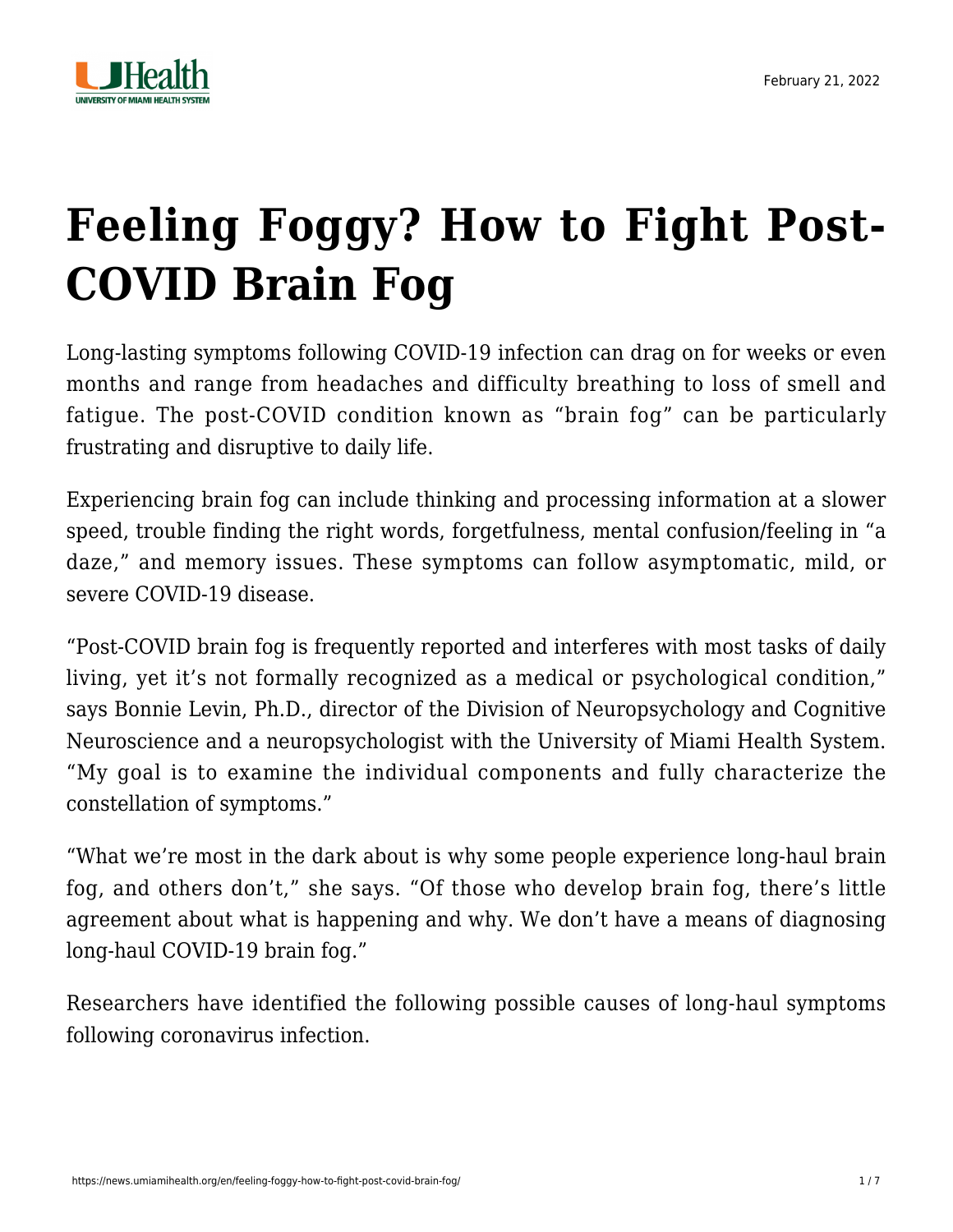

### **Brain fog may be triggered by one or a combination of these causes.**

- direct viral damage
- injury to the blood vessels (microvascular)
- abnormal cerebrospinal fluid (liquid around the brain and spinal cord)
- remnants of the virus persist and trigger inflammation
- dormant viruses in the body (like herpes HSV1/HSV2 and Epstein Barr) get reactivated
- autoimmune responses develop and mistakenly attack normal cells
- abnormal blood clotting caused by inflammation

The causes and exact symptoms of brain fog are difficult to pin down because they are also side effects of many other medical conditions and diseases.

## **Scientists are trying to determine if post-COVID brain fog is caused by the same mechanisms that trigger similar neurological issues in patients with:**

- hepatitis C
- fibromyalgia
- lupus
- HIV
- Epstein Barr
- menopause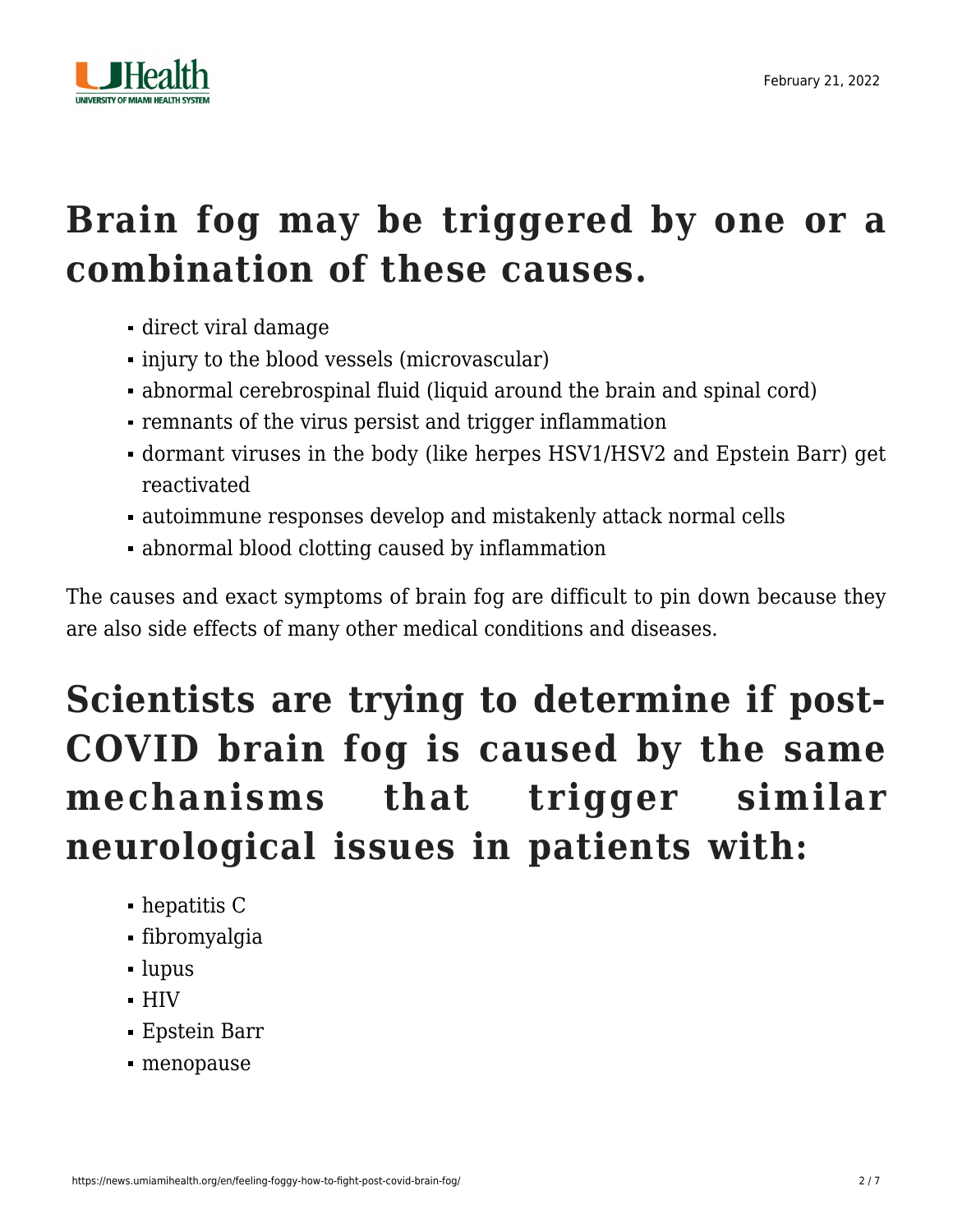

- concussion
- nutritional deficiencies (like vitamin D and folate)
- postural orthostatic tachycardia syndrome
- "sick building syndrome" (caused by air pollution)
- those undergoing chemotherapy (known as "chemo brain")

"We know that this is not dementia, and it's not an irreversible condition," Dr. Levin says. "Science is suggesting that long COVID-19 brain fog is likely reversible, and the passage of time will help ease symptoms."

# **10 ways to cope with brain fog**



Whether you are trying to avoid severe COVID disease and long-haul brain fog or are already managing these symptoms, the advice from experts is the same. Take care of your overall health.

1. **Get more physical activity.** "When you feel physically weak, exercise. When you improve your exercise regimen, you can increase strength and reduce weakness. The same applies for brain fog," Dr. Levin says. "If you aren't going to the gym, find other ways of exercising (both cardio and strength training) to support your recovery at home or outdoors."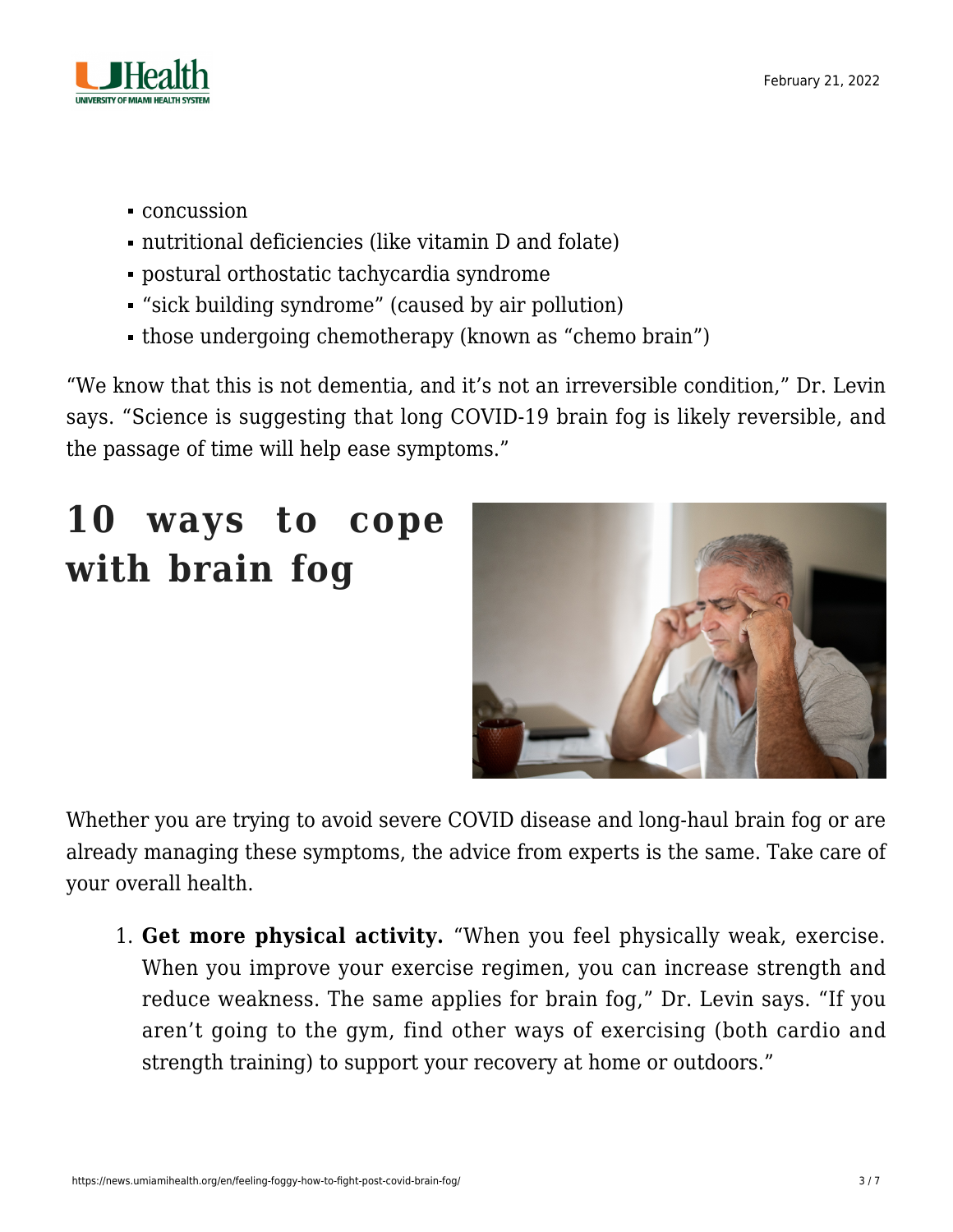

- 2. **Keep your brain stimulated.** ["Repeated mental engagement](https://news.umiamihealth.org/en/how-to-optimize-your-brain-health/) can improve mindfulness," Dr. Levine says. Reading, thought-provoking activities like listening to a podcast, creating an art project or practicing an instrument, and playing brain engagement games can challenge you cognitively.
- 3. **Be aware of your emotional wellbeing.** Don't ignore feelings of anxiety, apathy, or depression. "There's a relationship between emotional wellbeing and cognitive health," she says. The goal is to motivate yourself to become more actively engaged in your environment, which can help reduce stress and signs of depression. Avoid isolating yourself, and stay socially active.
- 4. **Get enough quality sleep**. "With COVID-19, you may be experiencing fatigue, so we don't want to encourage even more sleep if you're already sleeping too much. But, [quality sleep](https://news.umiamihealth.org/en/the-relationship-between-covid-19-and-sleep/) is critically important for recovery," she says. "Implement good sleep hygiene."
- 5. **Maintain a healthy weight.** "Obesity and diabetes make it more likely that once infected, you'll experience severe COVID-19 disease and develop longhaul symptoms more severely," Dr. Levin says.
- 6. **Improve your diet.** "There's data about nutrition and how a healthy diet is critical to maintaining brain health," she says. "Following the [Mediterranean](https://news.umiamihealth.org/en/mangia-seven-simple-ways-to-embrace-the-mediterranean-diet/) [diet](https://news.umiamihealth.org/en/mangia-seven-simple-ways-to-embrace-the-mediterranean-diet/) is always recommended to support cognitive function and longevity. A diet [low in added sugars](https://news.umiamihealth.org/en/why-your-sweet-tooth-is-bad-for-your-heart/) and processed foods and high in flavonoids is strongly recommended."
- 7. **Reduce your alcohol intake.** Drinking can slow recovery from COVID-19, long-haul symptoms, and many other acute illnesses. Moderate to heavy [alcohol](https://www.niaaa.nih.gov/alcohols-effects-health/alcohols-effects-body) consumption can trigger inflammation, reduce cognitive function and memory, interfere with sleep, and worsen depression.
- 8. **Keep your cardiovascular risk factors under control.** "Vascular inflammation is part of risk factors like obesity, diabetes, high cholesterol, heart disease, and high blood pressure," Dr. Levin says. You can make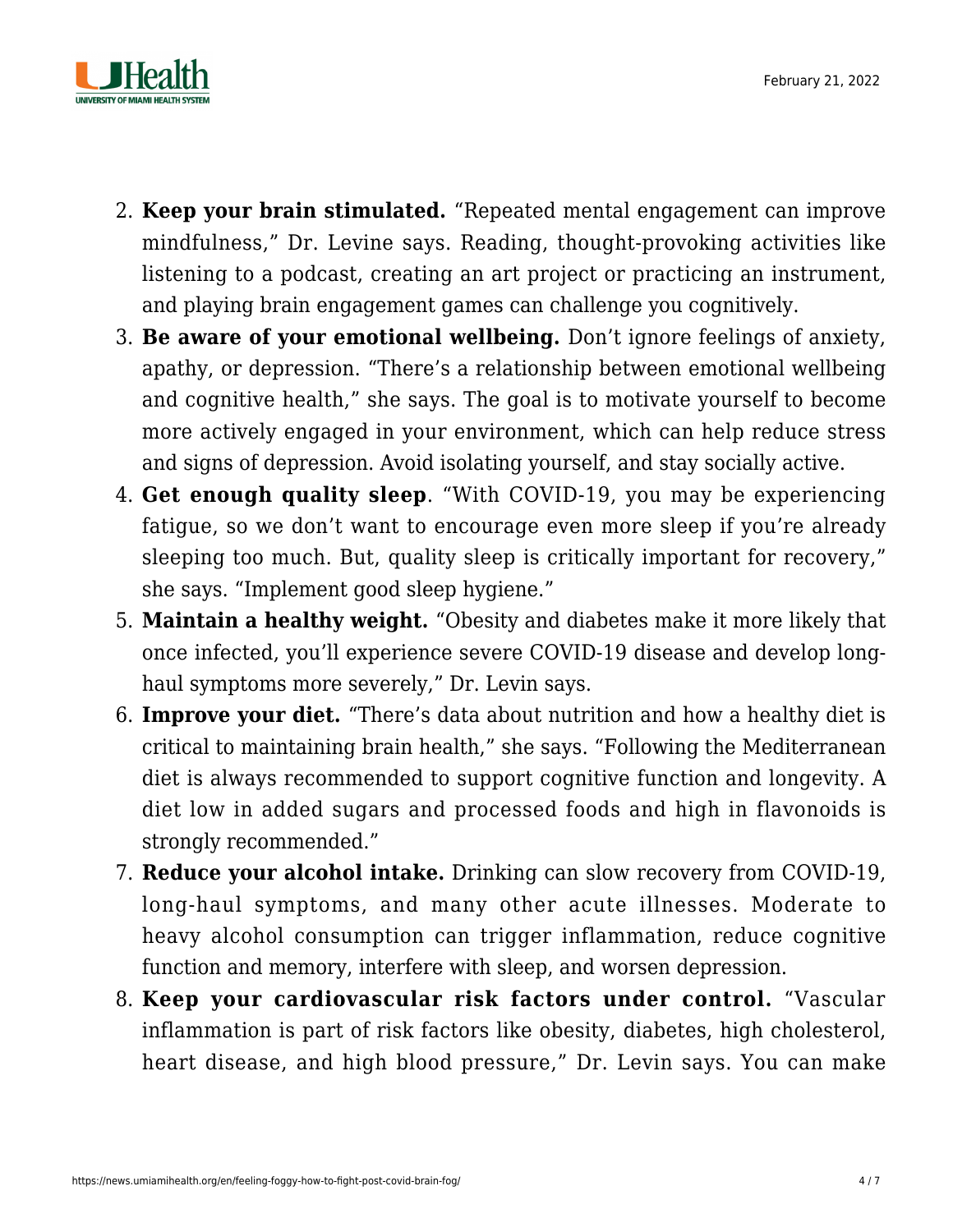

lifestyle and dietary changes to help [reduce chronic inflammation](https://news.umiamihealth.org/en/reduce-chronic-inflammation-with-food/).

9. **Develop life hacks and memory tools to compensate.** When your memory isn't working right, and you're struggling to stay focused, it can be hard to accomplish daily tasks and take care of your responsibilities.

### **To help you stay on track, Dr. Levin recommends:**

- make detailed to-do lists
- utilize memory and recall strategies
- take notes and set calendar reminders on your phone
- avoid saying 'yes' to too many obligations, so you don't overwhelm yourself

To encourage lasting changes in your day-to-day routine and organizational skills, try the Plan Do Study Act (PDSA) problem-solving model.

"Prepare a strategy, study, monitor, and act on your observations," Dr. Levin says. "Use external devices like your phone to record new information. To help you understand and remember it, use multilevel encoding techniques like associating new information with your existing sensory information. Use visual cues (like prominently displayed reminder notes or a basket of clean laundry placed near the TV). Designate areas within your home for storing and finding commonly used items you may otherwise misplace."

### **Remember that brain fog is temporary and**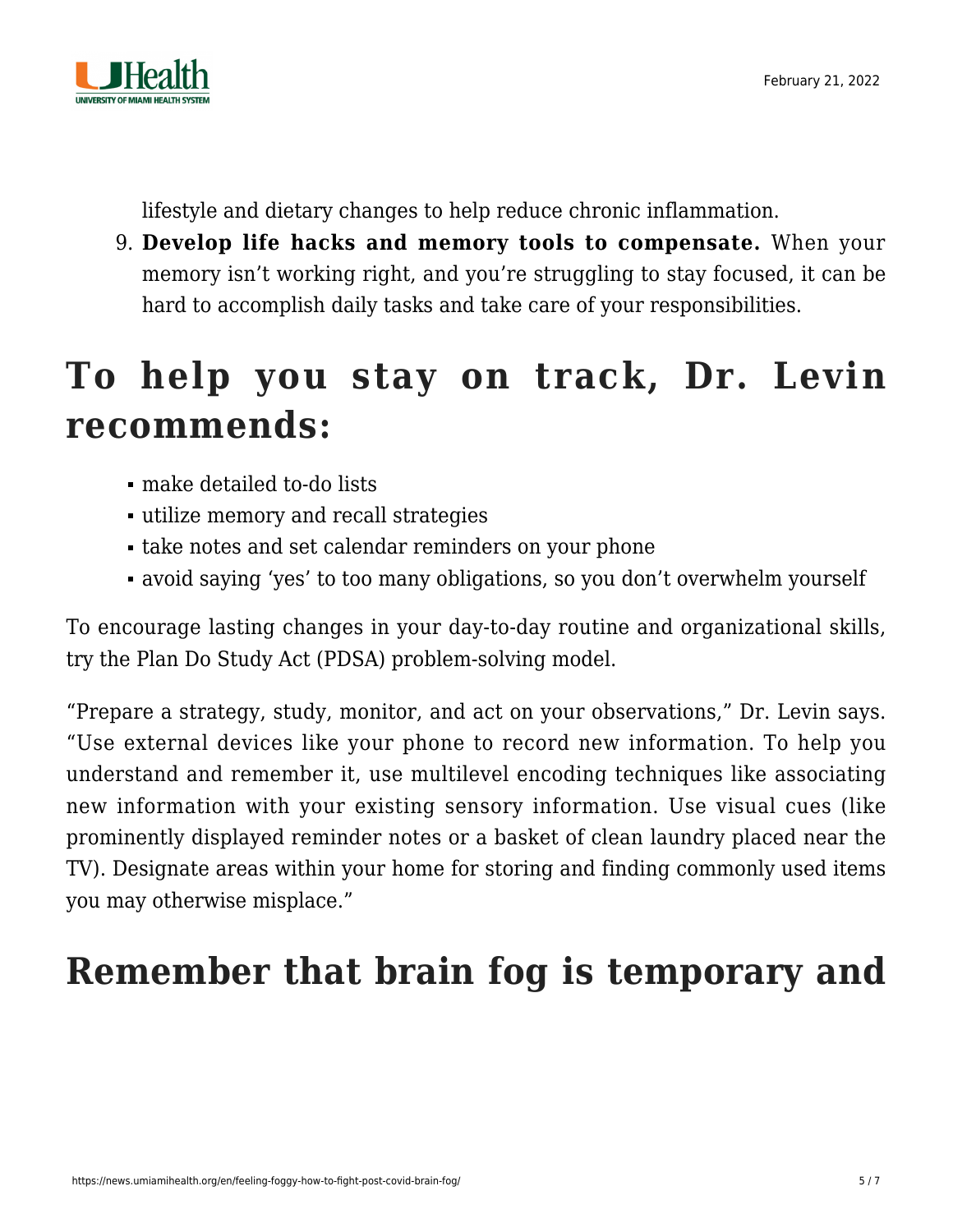

#### **not all in your head.**

"Lots of people are experiencing this condition. I see patients with every kind of mental status change, including long-haul patients," Dr. Levin says. "Don't assume that because you feel exhausted, this will last forever, and you can't do anything about it."

Dana Kantrowitz is a contributing writer for UMiami Health News.

#### **LEARN MORE**



#### **[Can you improve your balance?](https://news.umiamihealth.org/en/how-to-improve-your-balance/)**

Balance is a gift made possible by strength and coordination and our sense of body in space. We don't recognize how precious it is until we notice a change in how we